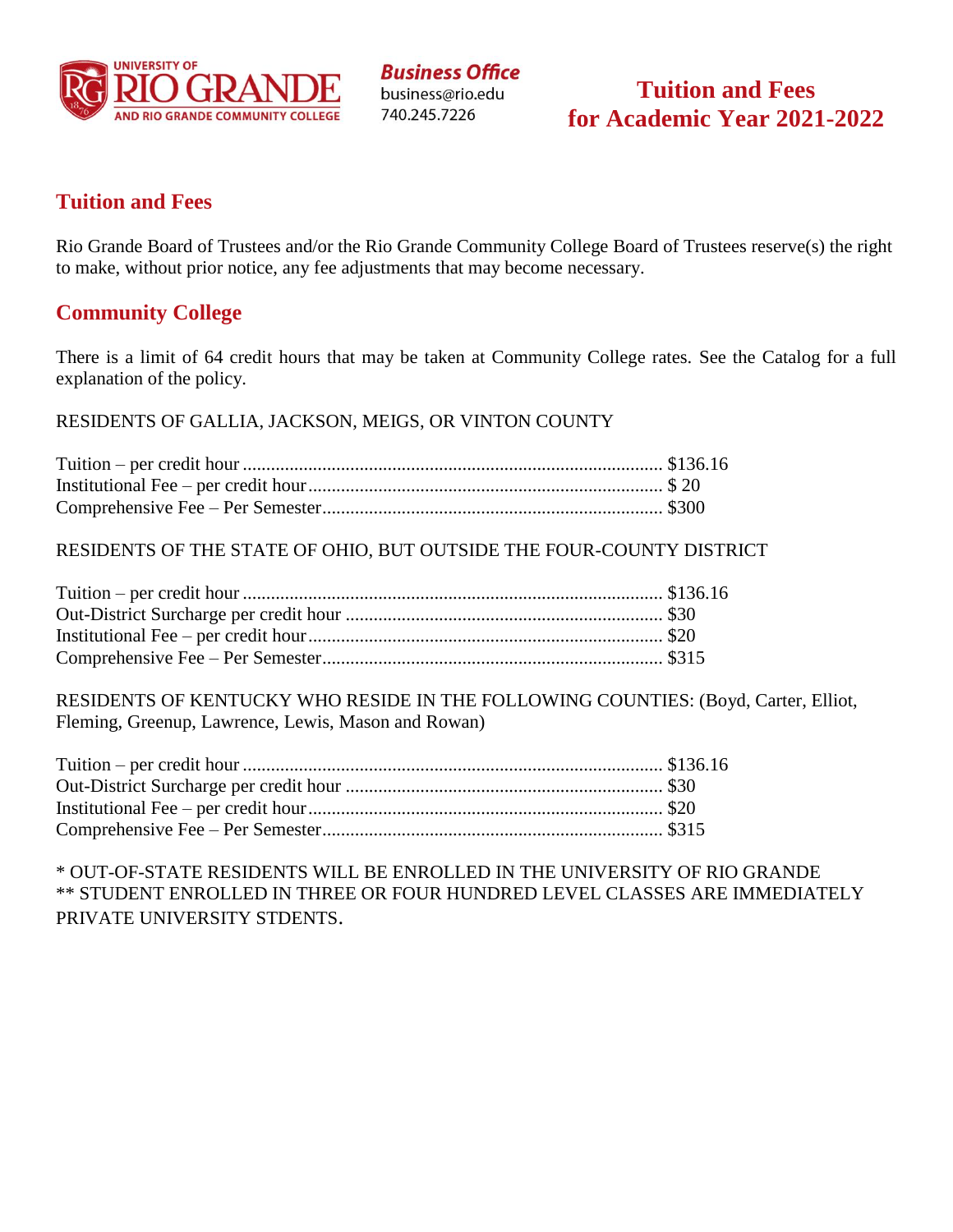# **Private University**

# **West Virginia Tuition**

RESIDENTS OF WEST VIRGINIA WHO TAKE ONLY 100 AND 200 LEVEL CLASSES AND LESS THAN 64 CREDIT HOURS.

|--|--|

# **Graduate Education Fees**

### **Total Living Plan**

| <b>Additional Room Fees</b>                                               |  |
|---------------------------------------------------------------------------|--|
|                                                                           |  |
|                                                                           |  |
| Super Single-Double used as a Single (Extra Charge per semester)  \$1,200 |  |
| Super Double-Quad used as a Double (Extra Charge per semester) \$800      |  |
|                                                                           |  |
|                                                                           |  |
|                                                                           |  |
|                                                                           |  |

Meal Plan (Meal Plan Options for Dorm Student): Traditional 19 Meal Plan per week with \$50/Points per Semester

Rio Bucks: (Optional for commuter students) Rio busks will be sold dollar for dollar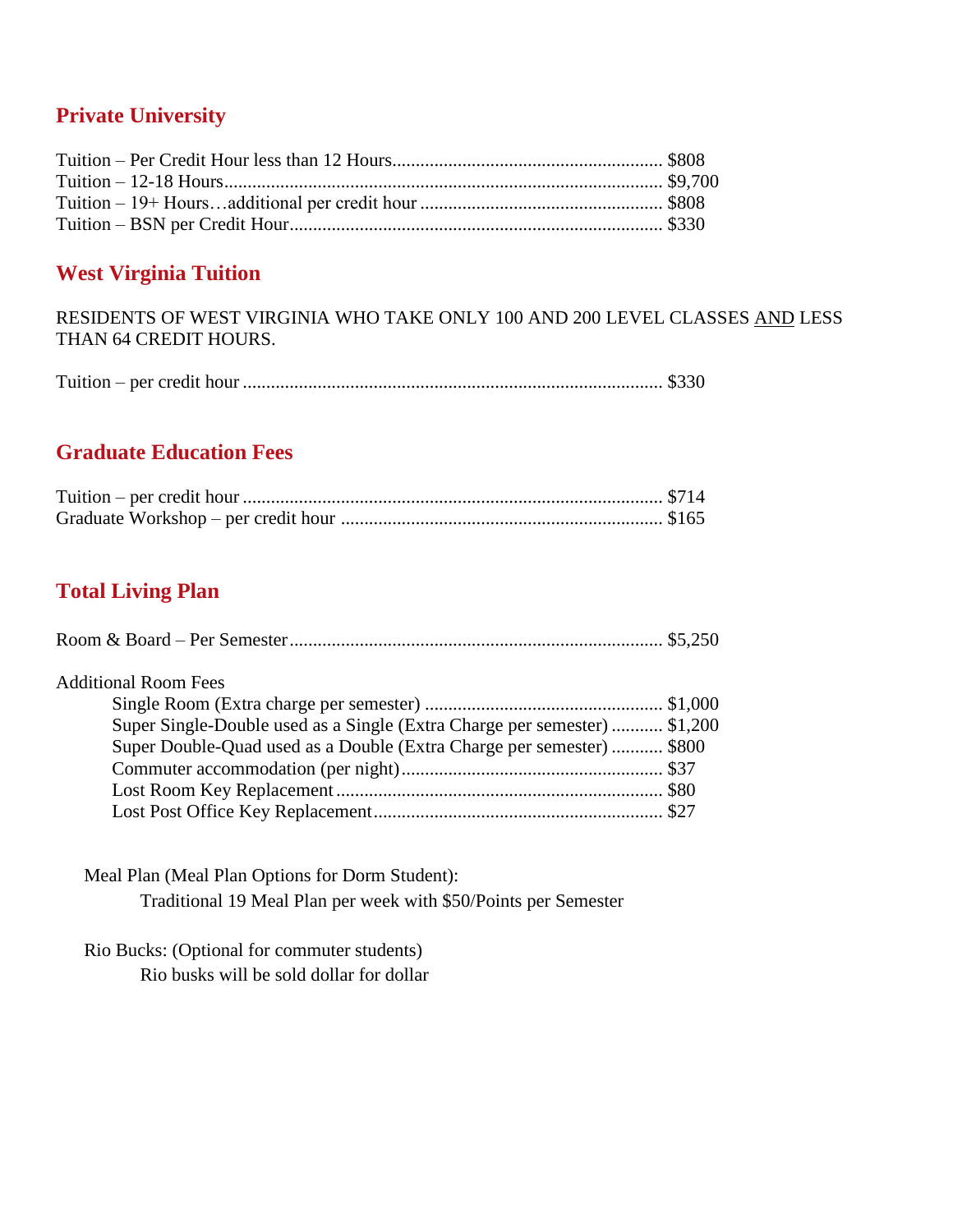#### **Other Fees**

| Course by Arrangement (Additional charge per credit hour)  \$245          |  |
|---------------------------------------------------------------------------|--|
|                                                                           |  |
| Credit by Examination Fee for course in lieu of regular instruction  \$38 |  |
|                                                                           |  |
|                                                                           |  |
|                                                                           |  |
|                                                                           |  |
|                                                                           |  |
|                                                                           |  |
|                                                                           |  |
|                                                                           |  |
|                                                                           |  |
|                                                                           |  |
|                                                                           |  |
| Parking Permit – Commuter and Resident Students (Annual Fee) \$165        |  |
|                                                                           |  |
|                                                                           |  |
|                                                                           |  |
|                                                                           |  |
| Workshops – Dependent on program offerings                                |  |

### **Course Fees (100 and 200 Level Classes)**

Special fees for consumable materials, lab supplies, and use of expensive equipment, transportation, or rental of facilities may be charged in addition to tuition for some courses. The cost of student liability insurance, required in certain health technologies, will be included in the course fee. Students should check the information provided in the course listings in Catalog for courses with additional fees.

#### **Internet Course Fees/ Internet Hybrid Fee (100 and 200 Level Classes)**

The internet course fee is for online and blended courses. This fee is used to support the broad infrastructure needs essential to online instruction and technology-enhanced mixed-mode courses and programs.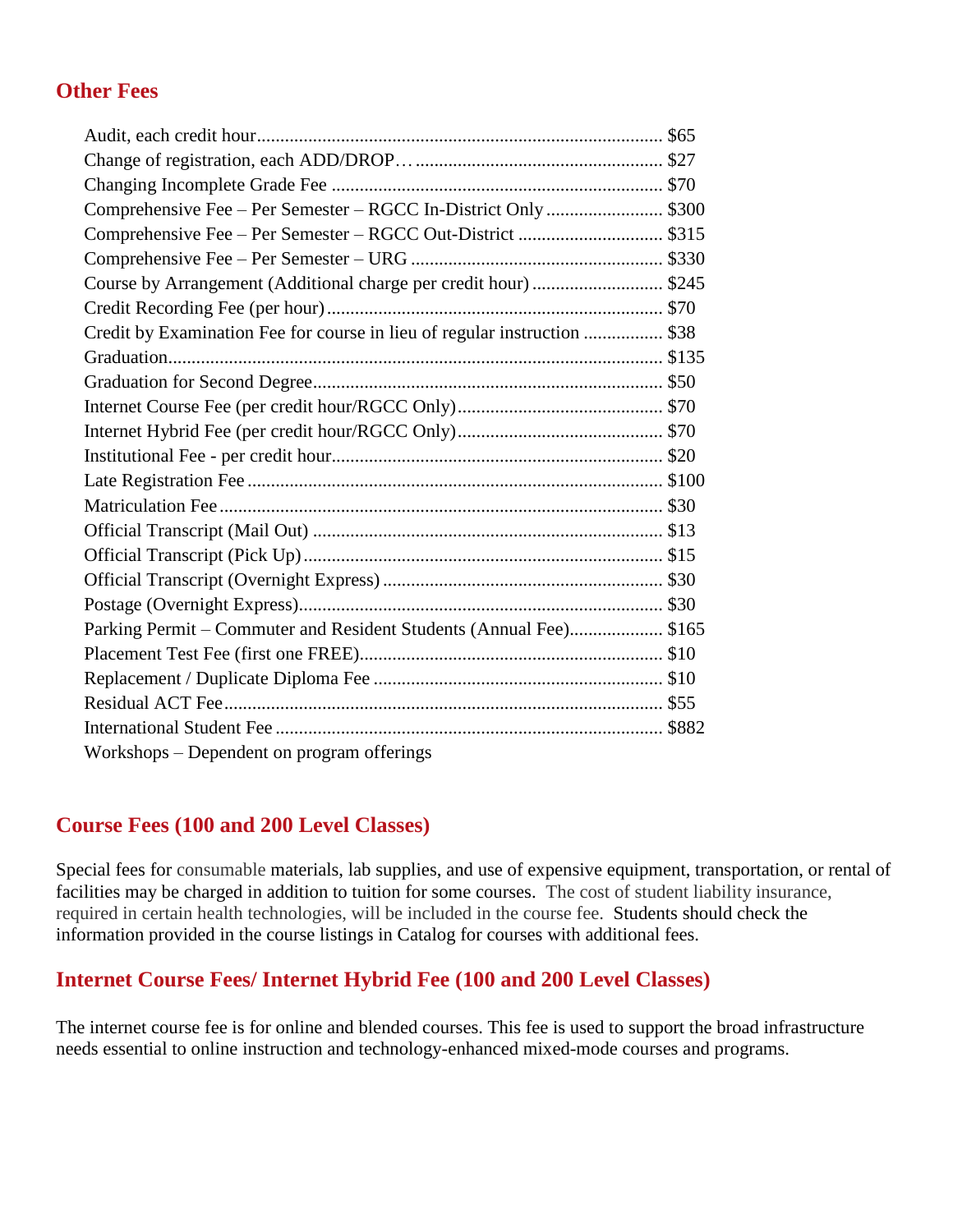# **Institutional Fee**

The Institutional fee defrays the cost of registration, student activities services, and student support services of a non-instructional nature.

# **Comprehensive Fee**

The Comprehensive Fee is used to maintain technology infrastructure, to expand technology-enhanced learning, library and other campus facilities, student services, and athletic facilities.

# **Payment Due**

As a means of providing experience and emphasizing punctuality and responsibility in business affairs, the University of Rio Grande and Rio Grande Community College prefer to deal directly with the student rather than their parents. Accordingly, all bills will be addressed to the student.

The payment is due one week prior to the first day of the semester. Payment must be received on or before due day to avoid late fee. Postmarks will not be reviewed.

If you are a participant of third party billing (e.g. BVR, CAA, TAA, VA, WIA, Jobs & Family Services or Workforce Development), it is your responsibility to provide documentation to the Business Office. You may fax appropriate documentation to the Business Office 740-245-7171 on or before the stated due day.

# **Payment Options**

1. **Check** — mail your check for the Balance Due to the address below. Do not send cash. Please include your ID number on your check or money order.

> University of Rio Grande P.O. Box 500 F-26 Rio Grande, OH 45674

- 2. **Telecheck –** By telephone call the Business Office 740-245-7226 for telecheck, credit/debit card (VISA, MasterCard, Discover, and American Express).
- 3. **Credit/Debit Card Online**  make a credit/debit card payment by logging into your account at <https://hope.rio.edu/studentspace/PyByCredit.aspx> VISA, MasterCard, Discover, and American Express are accepted.
- 4. **In Person** at Reardon One-Stop Center, Florence Evens Hall, with cash, check or credit/debit card.
- 5. **Monthly Payment Plan** University of Rio Grande offers and manages a payment plan. It allows students to stretch payments through the semester. An enrollment fee is charged for this option. For more information, please contact Business Office at 1-800-282-7201 or 740-245-7226. The information is also at [http://www.rio.edu/Current Students/Business Office/Resources/Student Installment Payment](http://www.rio.edu/Current%20Students/Business%20Office/Resources/Student%20Installment%20Payment%20Plan.pdf)  [Plan.pdf](http://www.rio.edu/Current%20Students/Business%20Office/Resources/Student%20Installment%20Payment%20Plan.pdf)
- 6. **Financial Aid** may be applied to your account if you have qualified for assistance. If financial aid is less than the Balance Due, you must pay the difference. If financial aid is greater than the Balance Due, you will receive a refund. If you are expecting financial aid and your account do not have an award listed, please contact the Financial Aid Office of at 740-245-7218 or [http://www.rio.edu/Current](http://www.rio.edu/Current%20Student/Financial%20Aid)  [Student/Financial Aid.](http://www.rio.edu/Current%20Student/Financial%20Aid)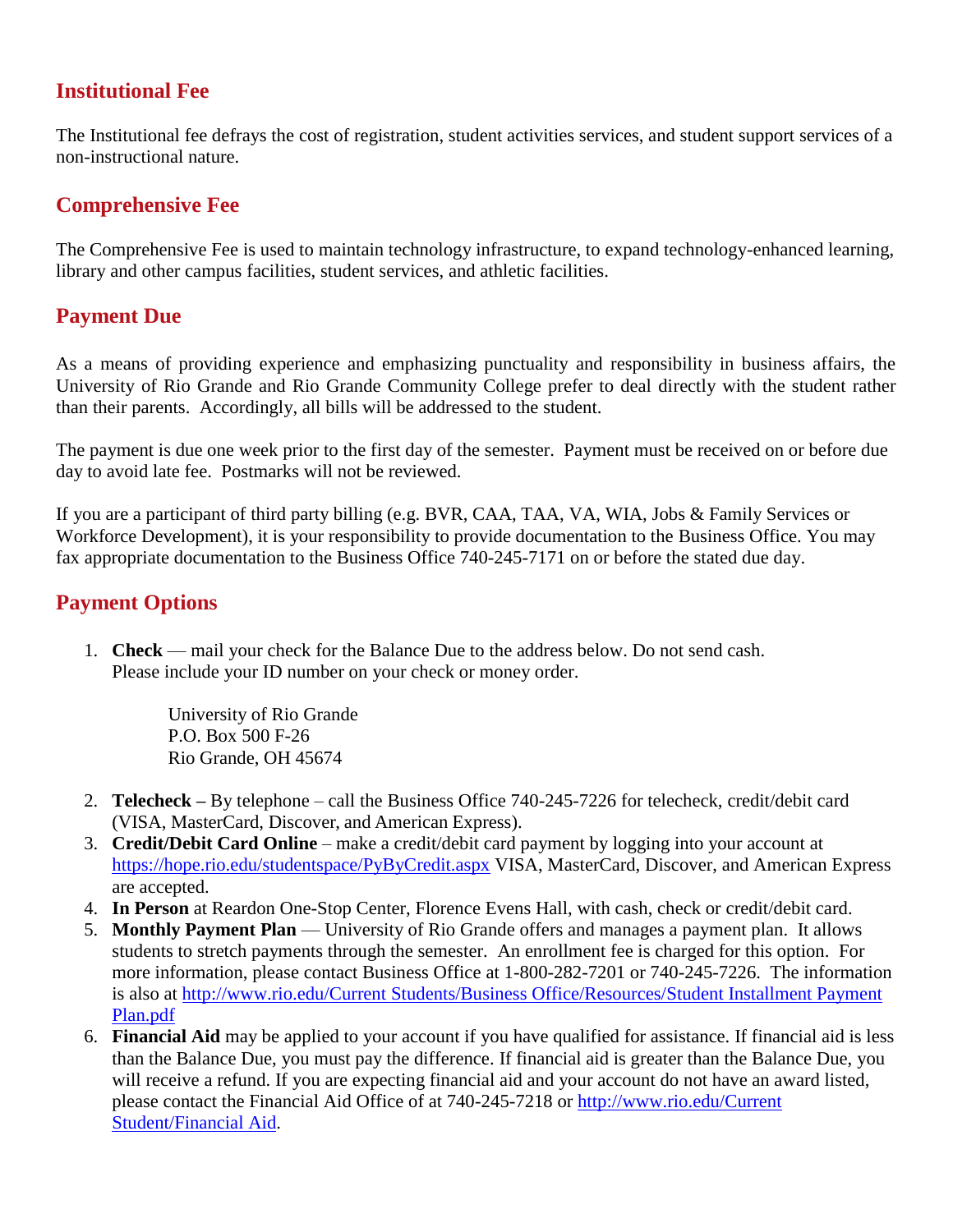## **Payment Plan Fee**

The payment plan fee will be 0.5% of the balance at the time signing up.

# **Change of Registration (ADD/DROP) Fee**

The change registration fee will be charged to student account if the class is added or dropped starting the first day of any semester.

# **Late Payment Fee**

There will be a 1.5% late payment fee after the payment deadline. The fee will be recalculated (on the remaining balance) at each billing cycle until the balance is paid off.

# **Returned Check Fees**

Upon the receipt of a returned check, University of Rio Grande will send the student and/or check owner an email the reason for return and amount due. Returned check payments must be made with cash, cashier's check, credit card, or money order. A personal check will not be accepted.

Returned checks will be charged a service fee. Tuition checks that are returned at payment deadline will also be charged a late payment fee.

A returned check halt may be placed on the student's records. The halt cannot be released until payment is made. This halt will affect registration, grades, transcripts, and diplomas from being processed.

### **Refunds**

**Tuition and Course Fees** - A student will receive no refund as a result of any course dropped after the first five business days of an academic semester, or the first two calendar days of a summer term or any 8 weeks classes.

**Room & Board** – Refund of room & board will follow the withdraw policy.

**Withdraw** - For a student withdrawing (see policy regarding "Withdrawal" in the Catalog) the following refund schedule will be used:

A student withdrawn for disciplinary reasons will receive no refund of any charges.